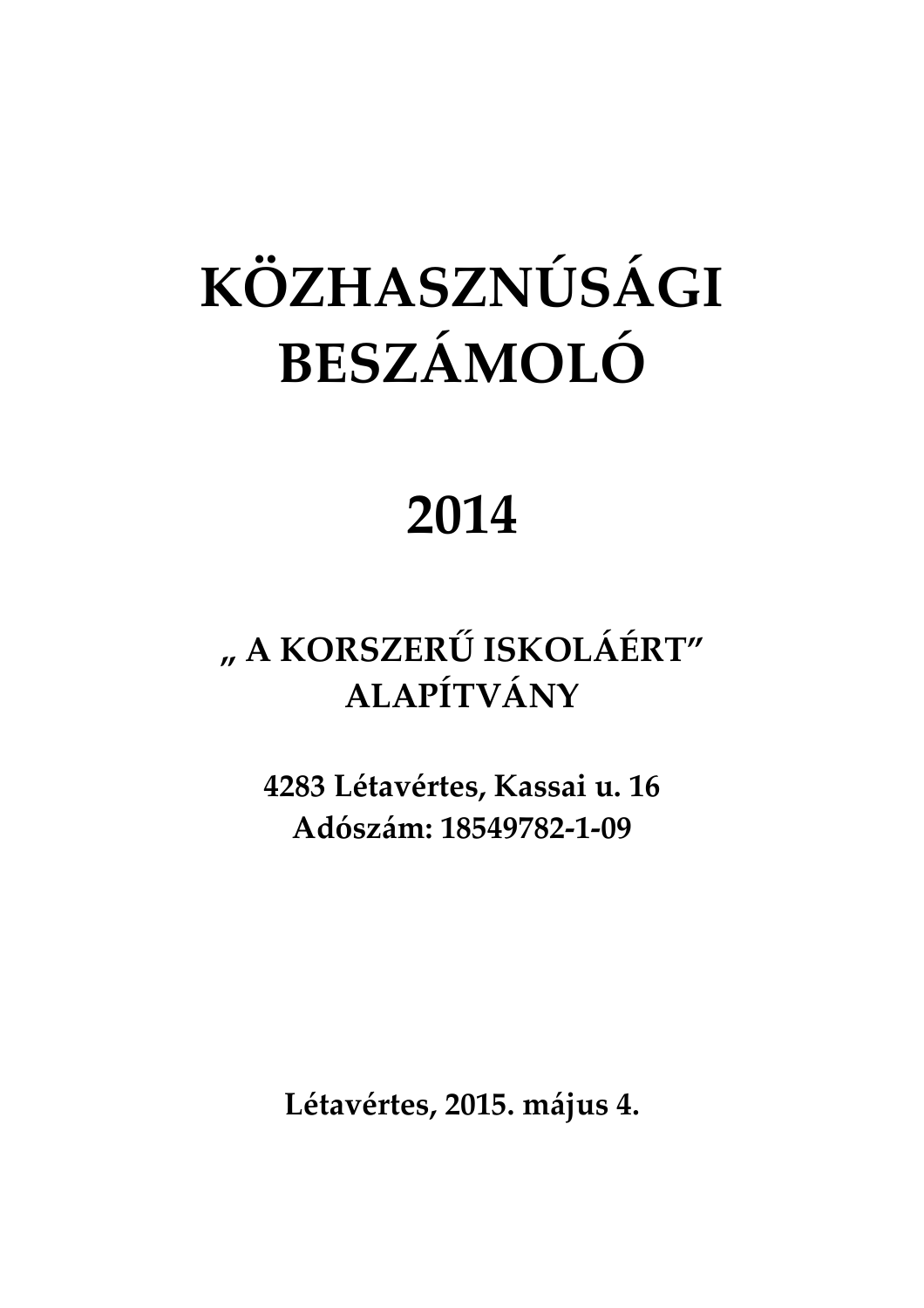

| A szervezetet nyilvántartó bíróság megnevezése:                               |                                | Tárgyév:              |                                |
|-------------------------------------------------------------------------------|--------------------------------|-----------------------|--------------------------------|
| 09 Debreceni Törvényszék                                                      |                                |                       | 2 0 1 4                        |
| Beküldő adatai (akinek az ügyfélkapuján keresztül a kérelem beküldésre kerül) |                                |                       |                                |
| Előtag                                                                        | Családi név                    | Első utónév           | További utónevek               |
| Viselt név:                                                                   | <b>Tóth</b>                    | Ilona                 |                                |
| Születési név:                                                                | Tóth                           | <b>Ilona</b>          |                                |
| Anyja neve:                                                                   | <b>Nagy</b>                    | <b>Ilona</b>          |                                |
| Születési ország neve:                                                        | <b>Magyarország</b>            |                       |                                |
| Születési település neve:                                                     | Nagyléta                       |                       |                                |
| Születési ideje:                                                              | 1 9 5 0<br> 0 2 <br>1 2        |                       |                                |
| <b>Szervezet neve:</b>                                                        |                                |                       |                                |
| " A KORSZERŰ ISKOLÁÉRT" Alapítvány                                            |                                |                       |                                |
| Szervezet székhelye:<br>Irányítószám:<br>4 2 8 3                              | Település:<br>Létavértes       |                       |                                |
| Közterület neve: Kassai                                                       |                                | Közterület jellege:   | utca                           |
| Házszám:<br>16                                                                | Lépcsőház:                     | Emelet:               | Ajtó:                          |
| Bejegyző határozat száma:                                                     | A  <br>$ P k \cdot 6 0 9 3 8 $ | 1/1996/02             |                                |
| Nyilvántartási szám:                                                          | 0 3 <br>0 9 <br>9 3 8          |                       |                                |
| Szervezet adószáma:                                                           | $18549782 - 1 - 09$            |                       |                                |
| Képviselő neve:<br><b>Kiss Ernő</b>                                           |                                |                       |                                |
| Képviselő aláírása:                                                           |                                |                       |                                |
| Keltezés:                                                                     |                                |                       |                                |
|                                                                               |                                | $2 0 1 5 - 0 5 - 0 7$ |                                |
| Kitöltő verzió:2.64.0 Nyomtatvány verzió:5.2                                  |                                |                       | Nyomtatva: 2015.05.07 10.44.53 |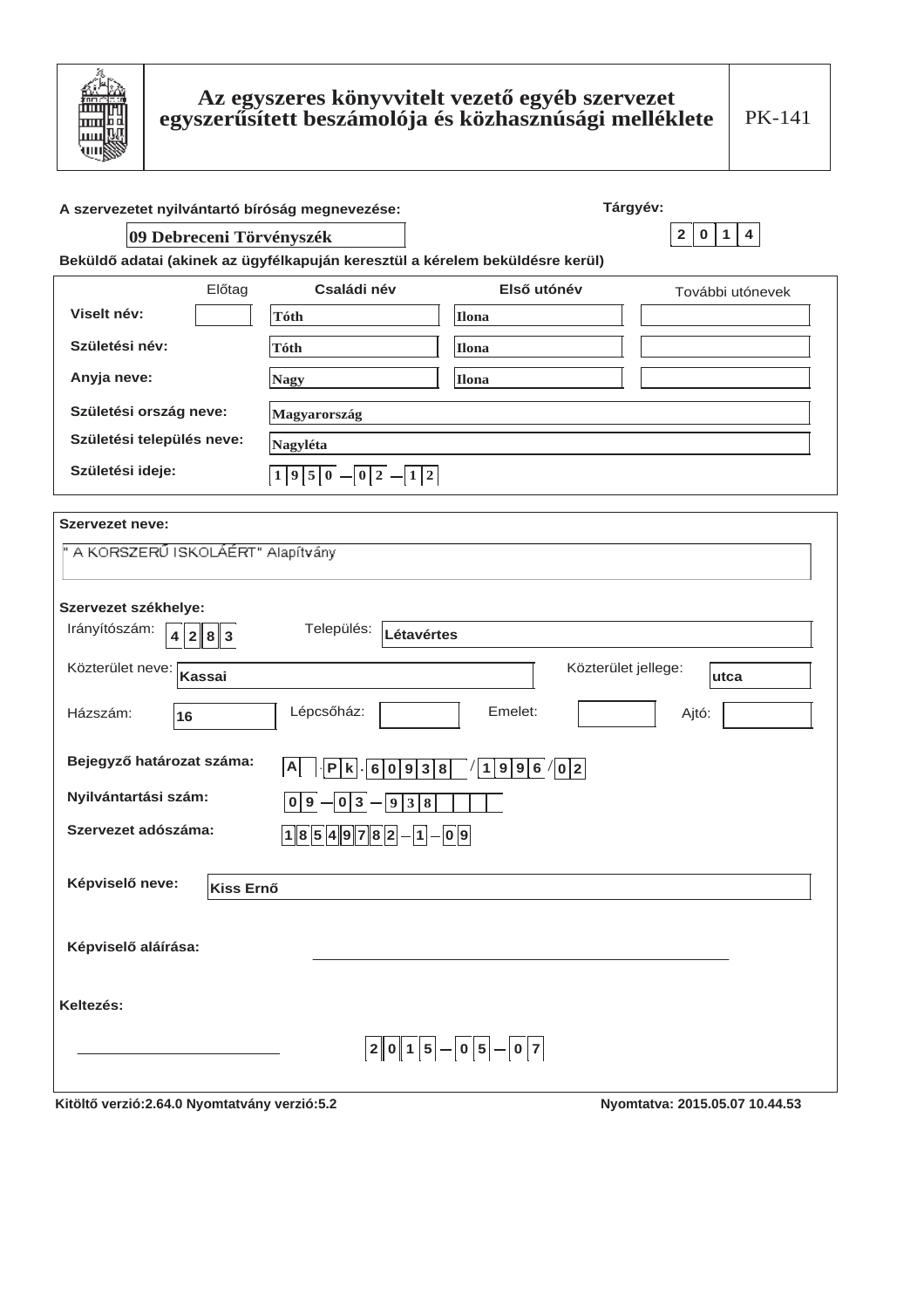

#### Szervezet neve:

#### " A KORSZERŰ ISKOLÁÉRT" Alapítvány

|         | Az egyszerűsített beszámoló mérlege              |          |                          | (Adatok ezer forintban.) |
|---------|--------------------------------------------------|----------|--------------------------|--------------------------|
|         |                                                  | Előző év | Előző év<br>helyesbítése | Tárgyév                  |
|         | ESZKÖZÖK (AKTÍVÁK)                               |          |                          |                          |
| Α.      | Befektetett eszközök                             | 0        |                          | 0                        |
|         | I. Immateriális javak                            | $\bf{0}$ |                          | 0                        |
|         | II. Tárgyi eszközök                              | $\bf{0}$ |                          | $\bf{0}$                 |
|         | III. Befektetett pénzügyi eszközök               | 0        |                          | 0                        |
| В.      | Forgóeszközök                                    | 1 1 1 0  |                          | 1 0 4 0                  |
|         | I. Készletek                                     | 0        |                          | 0                        |
|         | II. Követelések                                  | $\bf{0}$ |                          | $\bf{0}$                 |
|         | III. Értékpapírok                                | 1 000    |                          | 900                      |
|         | IV. Pénzeszközök                                 | 110      |                          | 140                      |
|         | ESZKÖZÖK ÖSSZESEN                                | 1 1 1 0  |                          | 1 0 4 0                  |
|         | FORRÁSOK (PASSZÍVÁK)                             |          |                          |                          |
| $C_{1}$ | Saját tőke                                       | 30       |                          | 30                       |
|         | I. Induló tőke/jegyzett tőke                     | 30       |                          | 30                       |
|         | II. Tőkeváltozás/eredmény                        | $\bf{0}$ |                          | $\bf{0}$                 |
|         | III. Lekötött tartalék                           | 0        |                          | $\bf{0}$                 |
|         | IV. Tárgyévi eredmény alaptevékenységből         | $\bf{0}$ |                          | $\bf{0}$                 |
|         | V. Tárgyévi erdemény vállalkozási tevékenységből | 0        |                          | 0                        |
| D.      | <b>Tartalék</b>                                  | 0        |                          | $\bf{0}$                 |
| Ε.      | Céltartalékok                                    | $\bf{0}$ |                          | $\Omega$                 |
| F.      | Kötelezettségek                                  | 1 0 8 0  |                          | 1010                     |
|         | I. Hosszú lejáratú kötelezettségek               | 0        |                          | 0                        |
|         | II. Rövid lejáratú kötelezettségek               | 1 0 8 0  |                          | 1010                     |
|         | FORRÁSOK ÖSSZESEN                                | 1 1 1 0  |                          | 1 0 4 0                  |

Kitöltő verzió: 2.64.0 Nyomtatvány verzió: 5.2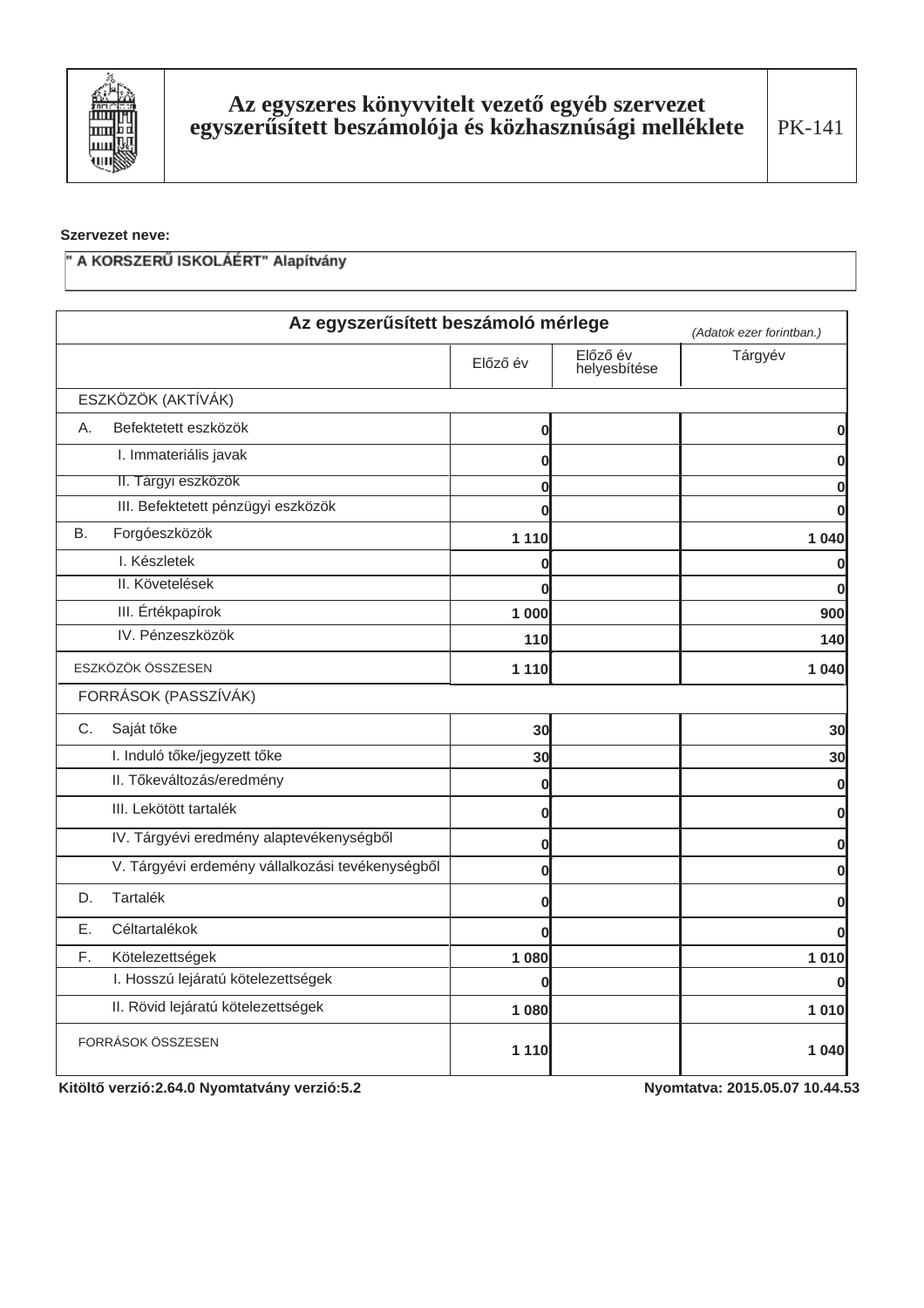

#### Szervezet neve:

#### " A KORSZERŰ ISKOLÁÉRT" Alapítvány

|                                                                        |              |                          |                                      |          | Egyszerűsített beszámoló eredmény-levezetése |         |          | (Adatok ezer forintban.) |              |
|------------------------------------------------------------------------|--------------|--------------------------|--------------------------------------|----------|----------------------------------------------|---------|----------|--------------------------|--------------|
|                                                                        |              | Alaptevékenység          | Vállalkozási tevékenység<br>Összesen |          |                                              |         |          |                          |              |
|                                                                        | előző év     | előző év<br>helyesbítése | tárgyév                              | előző év | előző év<br>helyesbítése                     | tárgyév | előző év | előző év<br>helyesbítése | tárgyév      |
| A. Végleges pénzbevételek,<br>elszámolt bevételek (I+II)               | 157          |                          | 178                                  |          |                                              |         | 157      |                          | 178          |
| I. Pénzügyileg rendezett<br>bevételek                                  | 157          |                          | 178                                  |          |                                              |         | 157      |                          | 178          |
| ebből:                                                                 |              |                          |                                      |          |                                              |         |          |                          |              |
| - tagdíj, alapítótól kapott<br>befizetés                               | $\mathbf{0}$ |                          | 0                                    | 0        |                                              |         | 0        |                          | 0            |
| - támogatások                                                          | 40           |                          | 90                                   | 0        |                                              |         | 40       |                          | 90           |
| - egyéb bevételek                                                      | 117          |                          | 88                                   | 0        |                                              |         | 117      |                          | 88           |
| II. Pénzbevételt nem jelentő<br>bevételek                              |              |                          |                                      |          |                                              |         |          |                          |              |
| B. Végleges pénzkiadások,<br>elszámolt ráfordítások<br>$(III+IV+V+VI)$ | 196          |                          | 248                                  |          |                                              |         | 196      |                          | 248          |
| III. Ráfordításként<br>érvényesíthető kiadások                         | 196          |                          | 248                                  |          |                                              |         | 196      |                          | 248          |
| IV. Ráfordítást jelentő<br>eszközváltozások                            | $\mathbf{0}$ |                          | 0                                    |          |                                              |         | 0        |                          | $\mathbf{0}$ |
| V. Ráfordítást jelentő<br>elszámolások                                 | $\mathbf{0}$ |                          | $\mathbf 0$                          |          |                                              |         | 0        |                          | $\mathbf{0}$ |
| VI. Ráfordításként nem<br>érvényesíthető kiadások                      | $\mathbf 0$  |                          | 0                                    |          |                                              |         | 0        |                          | 0            |
| C. Tárgyévi pénzügyi eredmény<br>$(I-III-VI)$                          | $-39$        |                          | $-70$                                |          |                                              |         | $-39$    |                          | $-70$        |
| D. Nem pénzbeli realizált<br>eremény [II-(IV+V)]                       | 0            |                          | 0                                    |          |                                              |         | 0        |                          | $\mathbf{0}$ |
| E. Adózás előtti eredmény<br>$(I+II)-(III+IV+V)$                       | $-39$        |                          | $-70$                                |          |                                              |         | $-39$    |                          | $-70$        |
|                                                                        |              |                          |                                      |          |                                              |         |          |                          |              |

Kitöltő verzió: 2.64.0 Nyomtatvány verzió: 5.2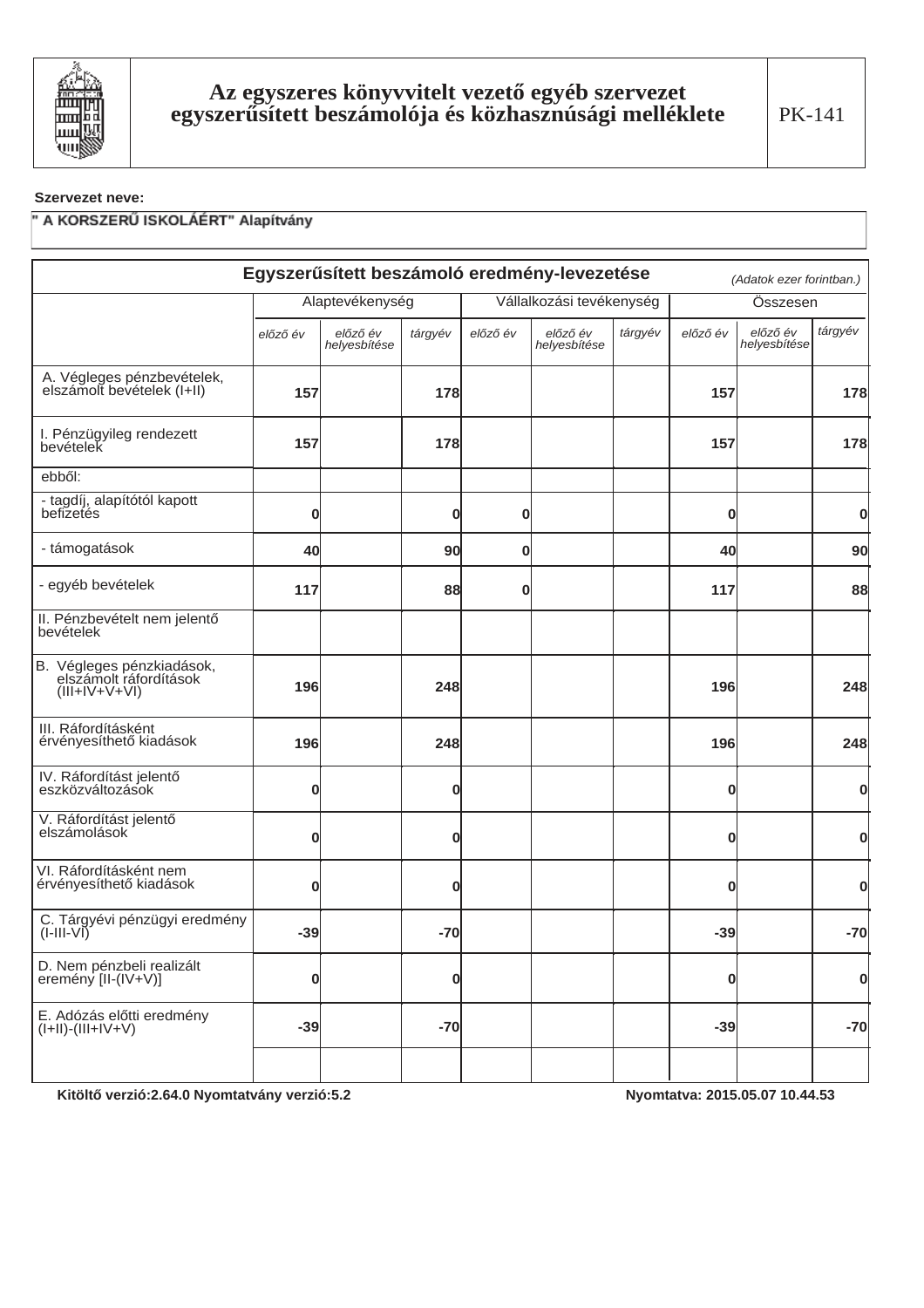

#### **Szervezet** neve:

#### " A KORSZERŰ ISKOLÁÉRT" Alapítvány

|                                                                                                                                                                    |          |                          |              |                        | Egyszerűsített beszámoló eredmény-levezetése 2. |         |             | (Adatok ezer forintban.) |              |
|--------------------------------------------------------------------------------------------------------------------------------------------------------------------|----------|--------------------------|--------------|------------------------|-------------------------------------------------|---------|-------------|--------------------------|--------------|
|                                                                                                                                                                    |          | Alaptevékenység          |              |                        | Vállalkozási tevékenység                        |         |             | Összesen                 |              |
|                                                                                                                                                                    | előző év | előző év<br>helyesbítése | tárgyév      | előző év               | előző év<br>helyesbítése                        | tárgyév | előző év    | előző év<br>helyesbítése | tárgyév      |
| F. Fizetendő társasági adó                                                                                                                                         | 0        |                          | 0            |                        |                                                 |         | 0           |                          | O            |
| G. Adózott eredmény (E-F)                                                                                                                                          | -39      |                          | $-70$        |                        |                                                 |         | $-39$       |                          | -70          |
| H. Jóváhagyott osztalék                                                                                                                                            | 0        |                          | 0            |                        |                                                 |         | $\mathbf 0$ |                          | $\bf{0}$     |
| I. Tárgyévi eredmény (G-H)                                                                                                                                         | $-39$    |                          | $-70$        |                        |                                                 |         | $-39$       |                          | -70          |
| Tájékoztató adatok                                                                                                                                                 |          |                          |              |                        |                                                 |         |             |                          |              |
| A. Központi költségvetési<br>támogatás                                                                                                                             | $\Omega$ |                          | $\Omega$     |                        |                                                 |         | $\bf{0}$    |                          | O            |
| B. Helyi önkormányzati<br>költségvetési támogatás                                                                                                                  | 40       |                          | 40           |                        |                                                 |         | 40          |                          | 40           |
| C. Az Európai Unió strukturális<br>alapjaiból, illetve a Kohéziós<br>Alapból nyújtott támogatás                                                                    |          |                          | n            |                        |                                                 |         | 0           |                          | $\bf{0}$     |
| D. Normatív támogatás                                                                                                                                              | Ω        |                          | 0            |                        |                                                 |         | $\mathbf 0$ |                          | O            |
| E. A személyi jövedelamadó<br>meghatározott részének adózó<br>rendelkezése szerinti felhasz-<br>nálásáról szóló 1996. évi CXXVI.<br>törvény alapján kiutalt összeg | 73       |                          | 63           |                        |                                                 |         | 73          |                          | 63           |
| F. Közszolgáltatási bevétel                                                                                                                                        | 0        |                          | O            |                        |                                                 |         | 0           |                          | $\mathbf{0}$ |
| G. Végleges pénzbevételekből,<br>elszámolt bevételekből a köz-<br>hasznú tevékenység bevétele                                                                      |          |                          |              |                        |                                                 |         | በ           |                          | 0            |
| H. Végleges pénzkiadásokból,<br>elszámolt ráfordításokból a köz-<br>hasznú tevékenység érdekében<br>felmerült pénzkiadás, ráfordítás                               | 196      |                          | 248          |                        |                                                 |         | 196         |                          | 248          |
| I. Végleges pénzkiadásokból,<br>elszámolt ráfordításokból a<br>személyi jellegű ráfordítás                                                                         | 0        |                          | 0            |                        |                                                 |         | $\bf{0}$    |                          | $\mathbf{0}$ |
| - ebből: vezető tisztségviselők<br>juttatásai                                                                                                                      | O        |                          | <sub>0</sub> |                        |                                                 |         | 0           |                          | $\mathbf{0}$ |
| Az adatok könyvvizsgálattal alá vannak támasztva.                                                                                                                  |          |                          |              | Könyvvizsgálói záradék |                                                 | Igen    |             | <b>Nem</b>               |              |
|                                                                                                                                                                    |          |                          |              |                        |                                                 |         |             |                          |              |

Kitöltő verzió: 2.64.0 Nyomtatvány verzió: 5.2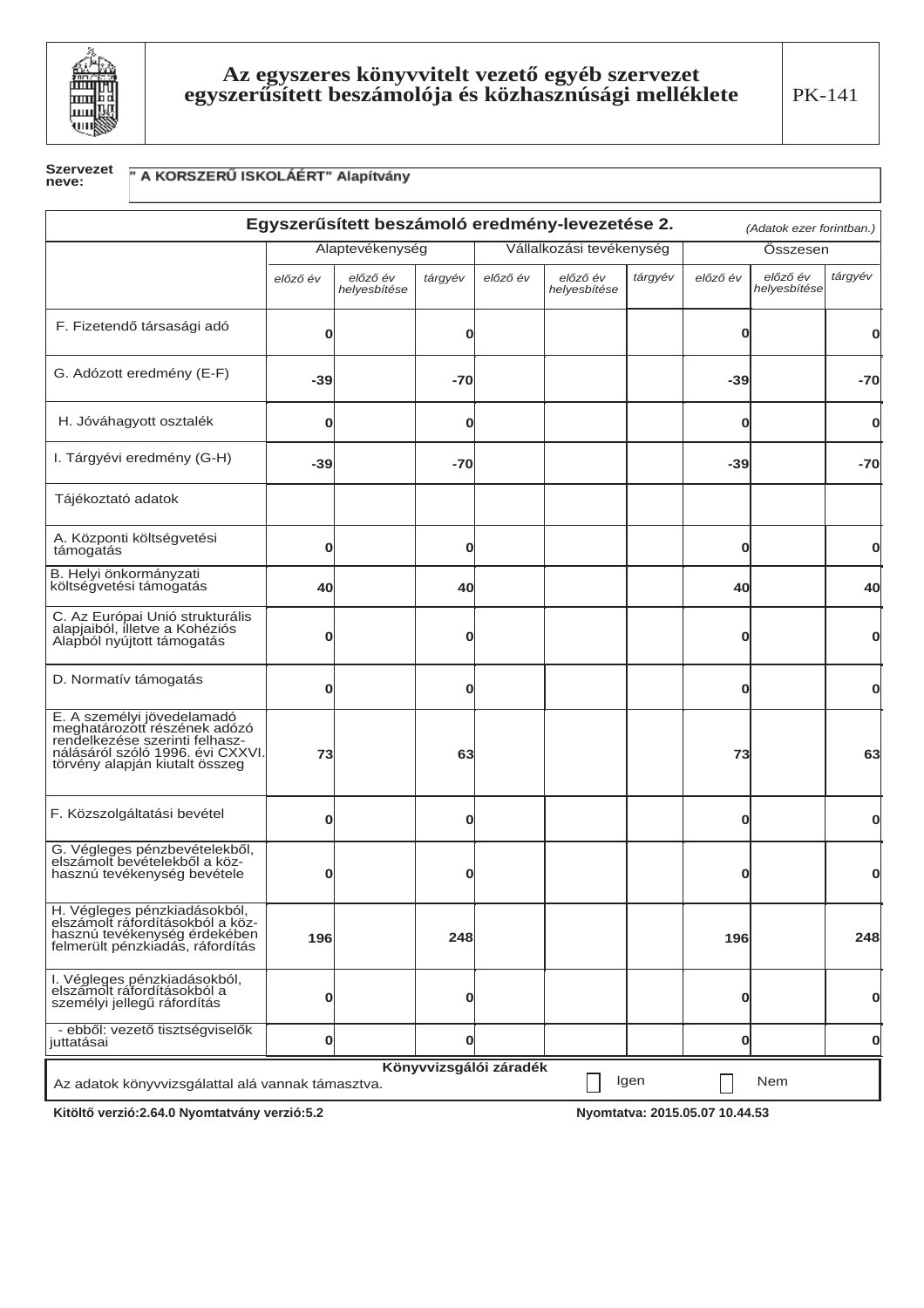

| <b>1.1 Név</b>                |                                                                                                                                                                                                                                                                                                                                                                                                                                                                                                                                                                                                                                           |
|-------------------------------|-------------------------------------------------------------------------------------------------------------------------------------------------------------------------------------------------------------------------------------------------------------------------------------------------------------------------------------------------------------------------------------------------------------------------------------------------------------------------------------------------------------------------------------------------------------------------------------------------------------------------------------------|
|                               | " A KORSZERŰ ISKOLÁÉRT" Alapítvány                                                                                                                                                                                                                                                                                                                                                                                                                                                                                                                                                                                                        |
| 1.2 Székhely                  |                                                                                                                                                                                                                                                                                                                                                                                                                                                                                                                                                                                                                                           |
| Irányítószám:                 | Település:<br> 4 2 8 3 <br>Létavértes                                                                                                                                                                                                                                                                                                                                                                                                                                                                                                                                                                                                     |
| Közterület neve:              | Közterület jellege:<br>Kassai<br>utca                                                                                                                                                                                                                                                                                                                                                                                                                                                                                                                                                                                                     |
| Házszám:<br>16                | Lépcsőház:<br>Ajtó:<br>Emelet:                                                                                                                                                                                                                                                                                                                                                                                                                                                                                                                                                                                                            |
| 1.3 Bejegyző határozat száma: | $PIK \cdot 60938 \mid 1996 \mid 02$<br>Al                                                                                                                                                                                                                                                                                                                                                                                                                                                                                                                                                                                                 |
| 1.4 Nyilvántartási szám:      | $-93-938$<br>0 9                                                                                                                                                                                                                                                                                                                                                                                                                                                                                                                                                                                                                          |
| 1.4 Szervezet adószáma:       | $18549782 - 1 - 09$                                                                                                                                                                                                                                                                                                                                                                                                                                                                                                                                                                                                                       |
|                               |                                                                                                                                                                                                                                                                                                                                                                                                                                                                                                                                                                                                                                           |
|                               | <b>Kiss Ernő</b><br>2. Tárgyévben végzett alapcél szerinti és közhasznú tevékenységek bemutatása<br>Az alapítvány tevékenységét az alapító okiratnak megfelelően végzi. Kiemelten támogatjuk a tanulók<br>jutalmazását tanulmányi-, sport-, és kulturális munkájuk alapján. Ennek megfelelően támogattuk az egész<br>éves tehetséggondozó verseny helyezettjeinek kirándulását Ópusztaszerre, az évzáróra jutalomkönyvet<br>vásároltunk. A környezet szépítéséhez virág palántákat biztosítottunk. Önkormányzati pályázatból<br>támogattuk az Irinyi Kiállítóterem által szervezett Múzeumok Éjszakája rendezvényt. Az osztályok a "Reál" |
| 1.6 Képviselő neve:           | pályázatból gyűjtött pénzükkel segítették a tanulók évvégi kirándulásait. Az első osztályosoknak "Irinyis"<br>kitűzőt vásároltunk az évnyító ünnepségre, ezzel is kifejezve a közösséghez való tartozás                                                                                                                                                                                                                                                                                                                                                                                                                                   |
|                               | 3. Közhasznú tevékenységek bemutatása (tevékenységenként)                                                                                                                                                                                                                                                                                                                                                                                                                                                                                                                                                                                 |
|                               | 3.1 Közhasznú tevékenység megnevezése:<br>tehetséggondozó verseny helyezettjeinek kirándulás                                                                                                                                                                                                                                                                                                                                                                                                                                                                                                                                              |
|                               | 3.2 Közhasznú tevékenységhez kapcsolódó közfeladat, jogszabályhely:                                                                                                                                                                                                                                                                                                                                                                                                                                                                                                                                                                       |
|                               |                                                                                                                                                                                                                                                                                                                                                                                                                                                                                                                                                                                                                                           |
|                               | 3.3 Közhasznú tevékenység célcsoportja:<br>a Létavértesi Irinyi János Általános Iskola tanulói<br>3.4 Közhasznú tevékenységből részesülők létszáma:<br>172                                                                                                                                                                                                                                                                                                                                                                                                                                                                                |

**.LW|OWėYHU]Ly1\RPWDWYiQ\YHU]Ly 1\RPWDWYD**

ΙL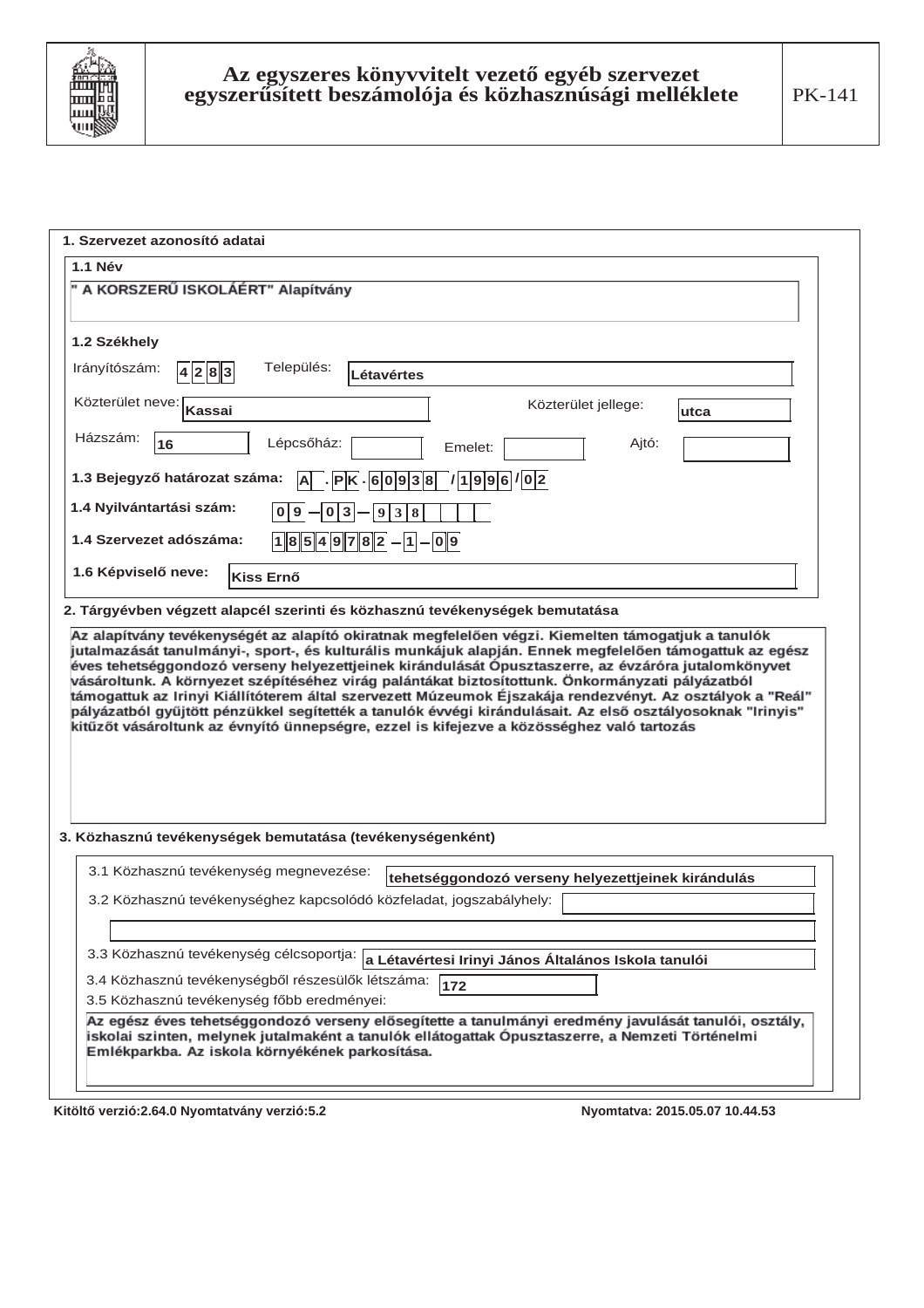

PK-141

### Szervezet<br>neve:

#### " A KORSZERŰ ISKOLÁÉRT" Alapítvány

|     | 5. Cél szerinti jutattások kimutatása                |            | (Adatok ezer forintban.) |
|-----|------------------------------------------------------|------------|--------------------------|
| 5.1 | Cél szerinti juttatás megnevezése                    | Előző év   | Tárgy év                 |
|     | nevezési, pályázati díj, szállítás, bélyegző         | 25         |                          |
| 5.2 | Cél szerinti juttatás megnevezése                    | Előző év   | Tárgy év                 |
|     | virágítás, j.könyv, kitűző, múzeumok éj.             | 43         | 76                       |
| 5.3 | Cél szerinti jutattás megnevezése                    | Előző év   | Tárgy év                 |
|     | tábor, ped. nap, kirándulás                          | 108        | 151                      |
|     | Cél szerinti juttatások kimutatása<br>(összesen)     | <b>176</b> | 227                      |
|     | Cél szerinti juttatások kimutatása<br>(mindösszesen) | <b>176</b> | 227                      |

#### 6. Vezető tisztségviselőknek nyújtott juttatás

|     | 6.1 Tisztség                                                 | Előző év (1) | Tárgy év (2) |
|-----|--------------------------------------------------------------|--------------|--------------|
|     |                                                              |              |              |
| 6.2 | Tisztség                                                     | Előző év (1) | Tárgy év (2) |
|     | A. Vezető tisztségviselőknek nyújtott<br>juttatás (összesen) |              |              |

Kitöltő verzió: 2.64.0 Nyomtatvány verzió: 5.2